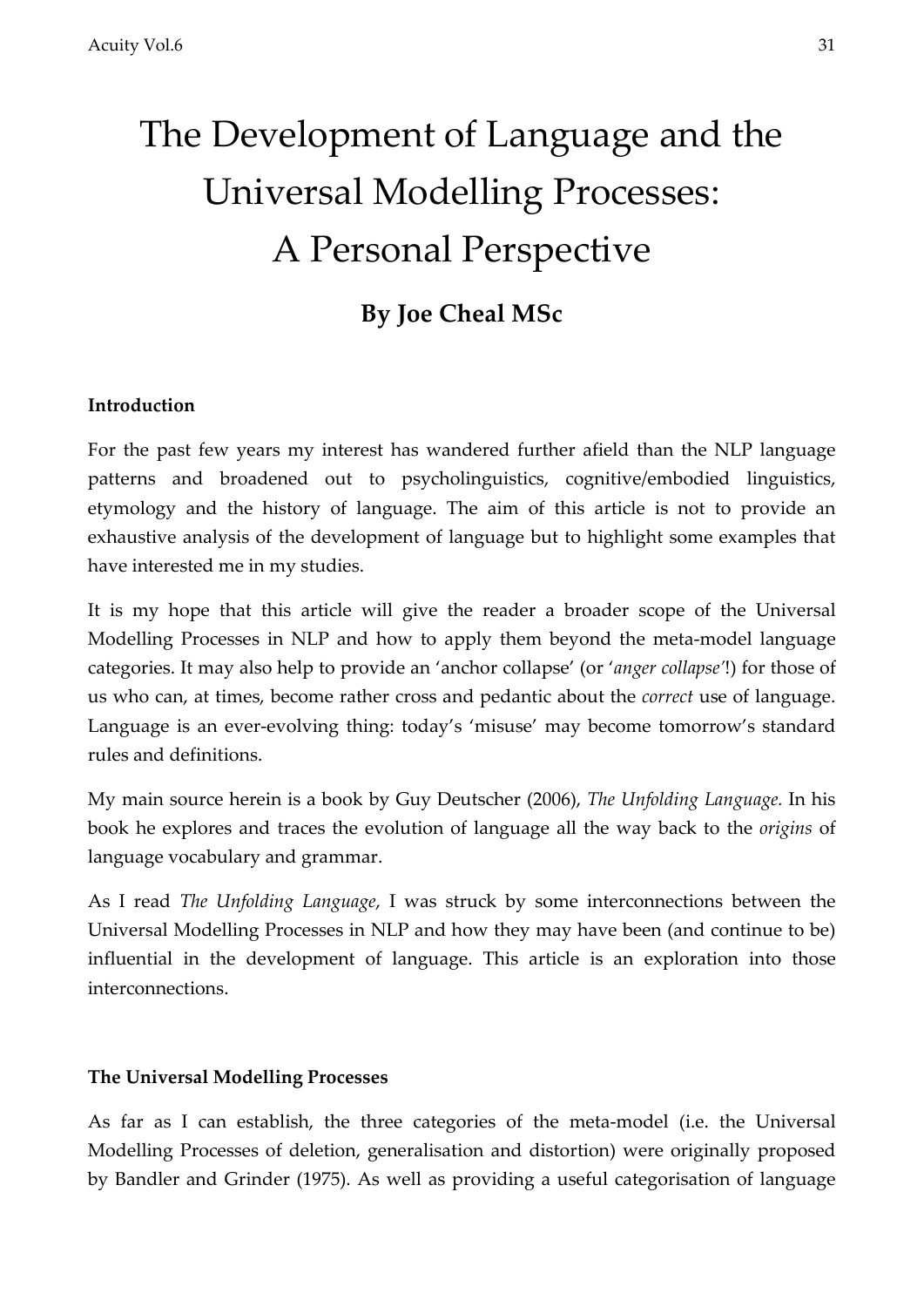patterns, the Universal Modelling Processes (UMPs) provide us with a *model* of how people filter, process and store information. In this sense, the dynamics of 'deletion', 'generalisation' and 'distortion' transcend grammatical categories and give us a psychological model.

I have suggested elsewhere (Cheal 2015) that the UMPs have a distinct dynamic, where generalisations provide the foundations or 'norms' for a system and these affect what is deleted and what is distorted (which in turn help to maintain the norms). I believe that the UMPs are a self referencing ('self-fulfilling') system:



As well as providing a model for how we think as individuals, what if the UMPs provide a model (at a bigger picture level) for the development of a culture and of its language?

# **The Development of Language**

In any culture and at any point in time, we could apply the UMPs both to vocabulary (i.e. the words we use) and to grammar (i.e. the rules of the language). Today, in the English language, generalisation is expressed through dictionaries and grammar books (telling us what is correct usage/a 'real word' and what is not). Over time we will delete and distort both words (e.g. changing their meaning and adding new words as 'archaic' words are removed) and grammar (e.g. over a longer period of time the rules of language use may change). Even though there is a shift in vocabulary and grammar through time, there is still a desire to hold on to rules and correctness (and hence we continue to create 'order' through generalisation).

Deutscher (2006) suggests that there are three motives for change in language over time: Economy (saving effort, creating short cuts), Expressiveness (achieving greater effect, extending range of meaning) and Analogy (creating order and regularity in the language). Although not expressed overtly, these three motives act on each other in a similar way to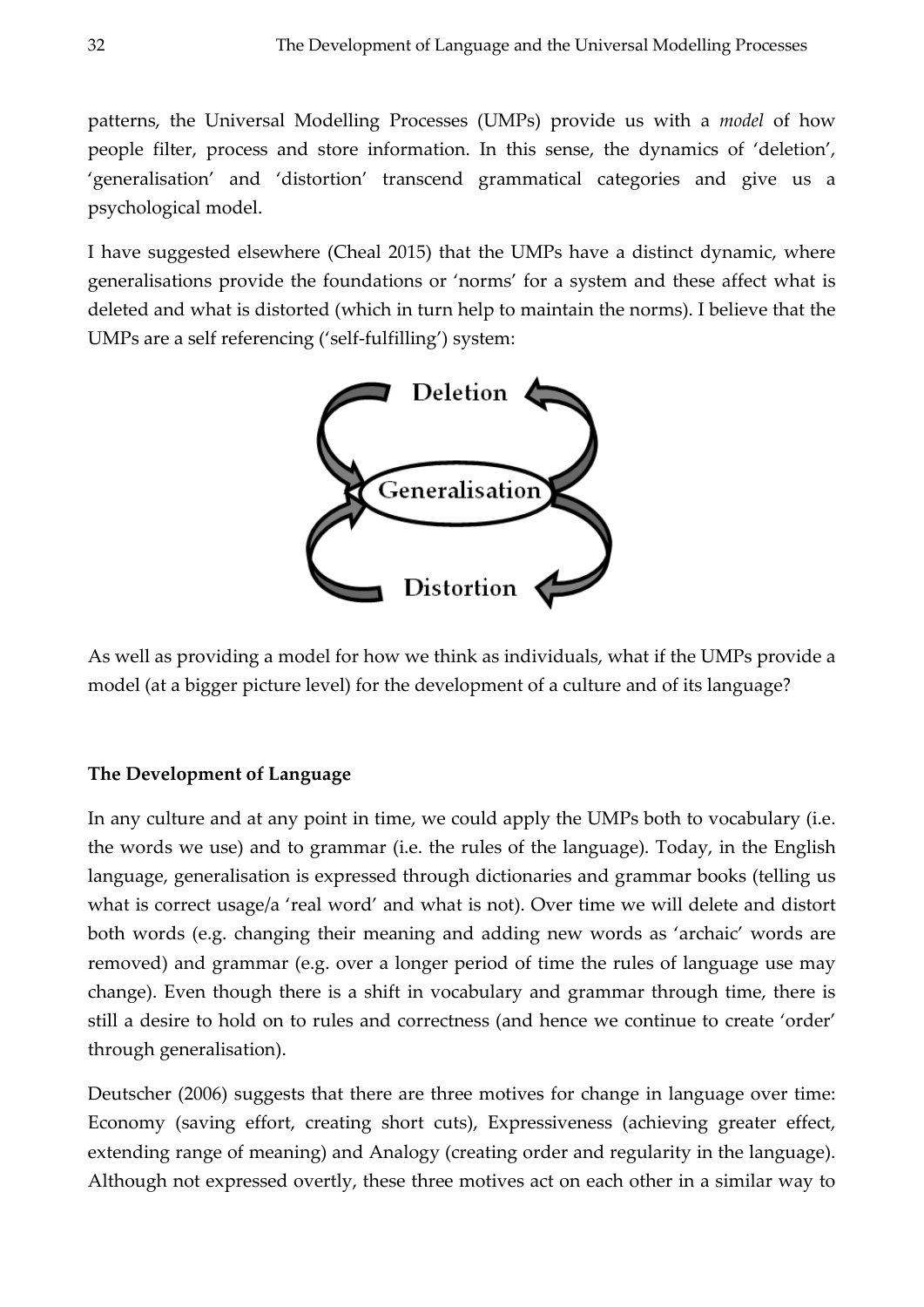the UMPs. Indeed, we might draw some connections between Deutscher's motives and the three UMPs, where Economy is akin to Deletion, Expressiveness is akin to Distortion and Analogy is akin to Generalisation.

For illustration, it is perhaps worth applying the three UMPs to the English language to give examples of the forces acting on language as it changes over time. For each UMP, I have given examples in three key areas of language:

- *a) Speech style and pronunciation*
- *b) Vocabulary and word meaning*
- *c) Grammar and the written form*

# 1) Deletion

In language, deletion can be expressed through omission, shortening words and abbreviation. The process of deletion in language is (most probably) for the sake of convenience. It is also possible that deletion, distortion and generalisation may be part of a 'rebellion' against the current norms and rules in the language.

*a) Speech style and pronunciation*

When at University I remember being fascinated by the different accents I heard and how a friend from Hull would greet me ("Hallo Joe") with what sounded like: "Hallur Jur" whereas friends from the south would say what sounded like "Hallowe Jowe". Trying the Hull version on, it seemed easier or 'lazier' to say (as there is no enunciation at the end). The Southern version however seemed more laboured, requiring more effort with the pursing of the lips, adding an apparent 'W' at the end. Neither is right or wrong of course, but it got me curious about accents and enunciation.

A classic deletion in pronunciation is the glottal stop, where 'T's are missed in the middle (or end) of words (and replaced with a mild 'grunt'!): 'bottle' becomes 'boall', 'dirty' sounds like 'der-ee' and 'bucket' becomes 'bucke-'. In addition, letters might be dropped at the start of words, particularly 'H's (e.g. 'horse' becomes 'orse', 'half' becomes 'alf'). In the UK, this form of deletion is often associated with class (the stereotype being to delete is to be lower class!) In the US, 'herbs' being pronounced 'erbs' appears to hold no reference to class, but merely a general pattern of speech.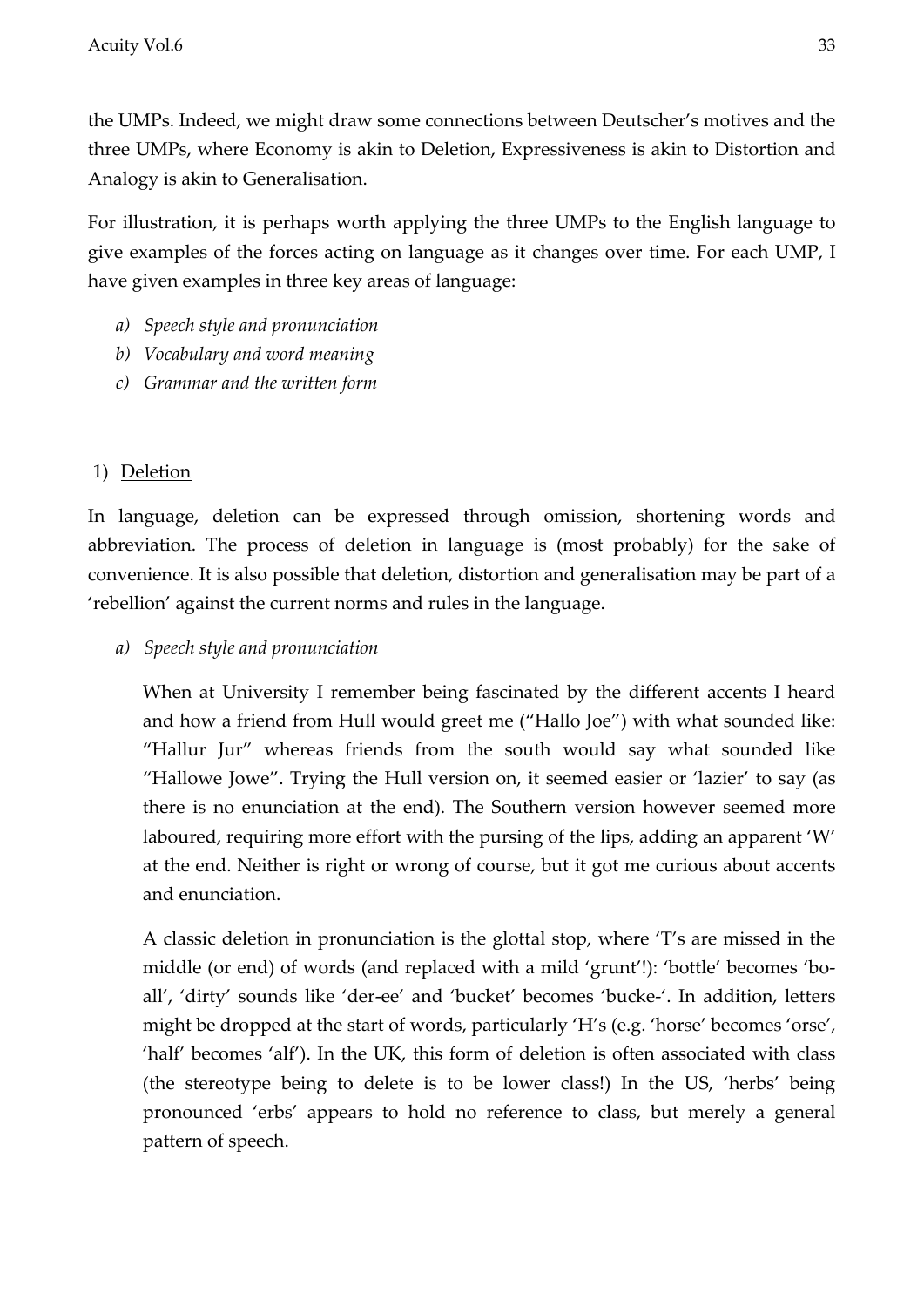A further example of deletion is the shortening of words in speech, for example 'isn't it' becomes 'innit'. In the UK, this is not so much a class distinction than an expression of youth/'next generation'.

*b) Vocabulary and word meaning*

In recent parlance, one might '*diss'* someone for not being *'rad'* enough. Here we find the abbreviated words 'diss' from disrespect, 'rad' from radical (meaning a more extreme version of 'cool' – though how anything could be cooler than cool, I simply don't know!).

In abbreviation, we also find acronyms *becoming* new words. For example, we might be accused of being a 'yuppy' (young and up-and-coming people), a 'dinky' (double income no kids) or a 'nimby' (not in my back yard); we may go 'awol' (absent without leave) on a 'scuba' dive (self contained under-water breathing apparatus) and pick up something on a 'radar' (radio detection and ranging) or a 'laser' (light amplification by stimulated emission of radiation). Some terms seem to lose their origins and hence we might be asked for our 'PIN' number (which means our 'personal identification number' number) when we take money out at an 'ATM' machine ('automated teller machine' machine)!

Some words may simply get deleted from current usage, perhaps because they are deemed obsolete or 'archaic' and are hence no longer represented in a modern dictionary. This removal of words in a culture appears to be driven 'unconsciously' and 'consciously'.

As an example of 'unconscious' change, an interesting piece of research by Montemurro & Zanette (2016) demonstrated a fourteen to sixteen year cycle in the rise and fall of the popularity of words in a culture (e.g. English, French, German, Italian, Russian & Spanish). The authors found that (a) some word-popularity coincided with big events (e.g. first world war) and (b) related words tended rise and fall in popularity together (e.g. king, queen, duchess). However the authors were ultimately unclear why this popularity cycle happens beyond reflecting some cultural dynamics.

On a more 'conscious' level, words may be removed purposefully and systematically perhaps due to a cultural or political agenda. According to Robert Macfarlane (2015), around the year 2007/8, the Oxford Junior Dictionary deleted over fifty 'nature' related words (including *acorn*, *adder*, *ash*, *beech*, *bluebell*, *buttercup*, *catkin*, *conker*, *cowslip*, *cygnet*, *dandelion*, *fern, hazel*, *heather*, *heron*, *ivy*, *kingfisher*, *lark*,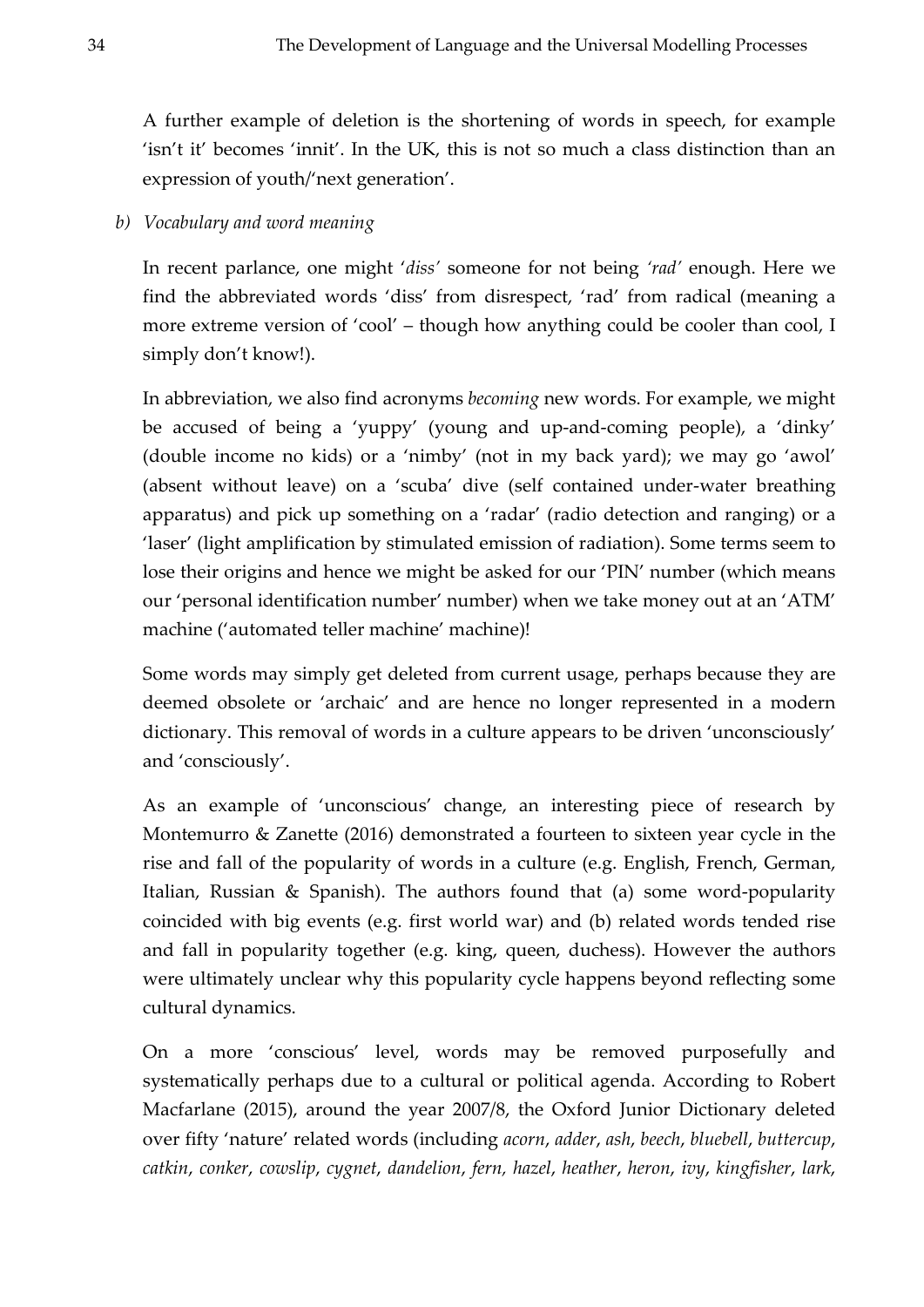*mistletoe*, *nectar*, *newt*, *otter*, *pasture* and *willow) and these were replaced with words like attachment*, *block-graph*, *blog*, *broadband*, *bullet-point*, *celebrity*, *chatroom*, *committee*, *cutand-paste*, *MP3 player* and *voice-mail*. Ironically, the word 'blackberry' (a fruit) was replaced with the word 'Blackberry' (a device)! Whilst this may not really be a political conspiracy, it is perhaps reflective of the early 2000s, shifting education away from nature and towards technology.

*c) Grammar and the written form*

A brief example here would be the demise of certain punctuation marks, for example missing apostrophes (e.g. my brothers hat) and less use of colons and semi-colons.

In addition, we find a gradual removal of the word 'whom' being replaced with a generic 'who'. (This is also an example of a generalisation where exceptions in the language become 'ironed out' over a period of time.)

#### 2) Distortion

Another aspect of language is the desire to express ourselves. As time passes, some words and phrases become hackneyed and clichéd; they become so 'normal' that they begin to feel overused and carry less power than they once had. When faced with these passé words and phrases, we tend to become more inventive, for example, instead of saying 'no' we say 'no way' because it delivers a stronger message. According to Deutscher the meanings of words are just as prone to 'decay' as the words themselves: this may be due to people's desire to 'big up' what they are saying i.e. to add more expressiveness. Eventually of course, this new word may become overused and over familiar, losing its impact.

#### *a) Speech style and pronunciation*

Perhaps one of the most insightful pieces of linguistic research was carried out by Jacob Grimm (of Grimm's fairy tales fame) who noticed a pattern in the development of languages as they moved geographically across Europe (see Crystal 2010): it seemed that the language was shifting due to *changes in pronunciation*. His research became known as Grimm's Law. Latin gave birth to the Romantic languages (French, Spanish, Romanian and Italian) whilst another different 'branch' travelled northwards across the Germanic/Gothic regions.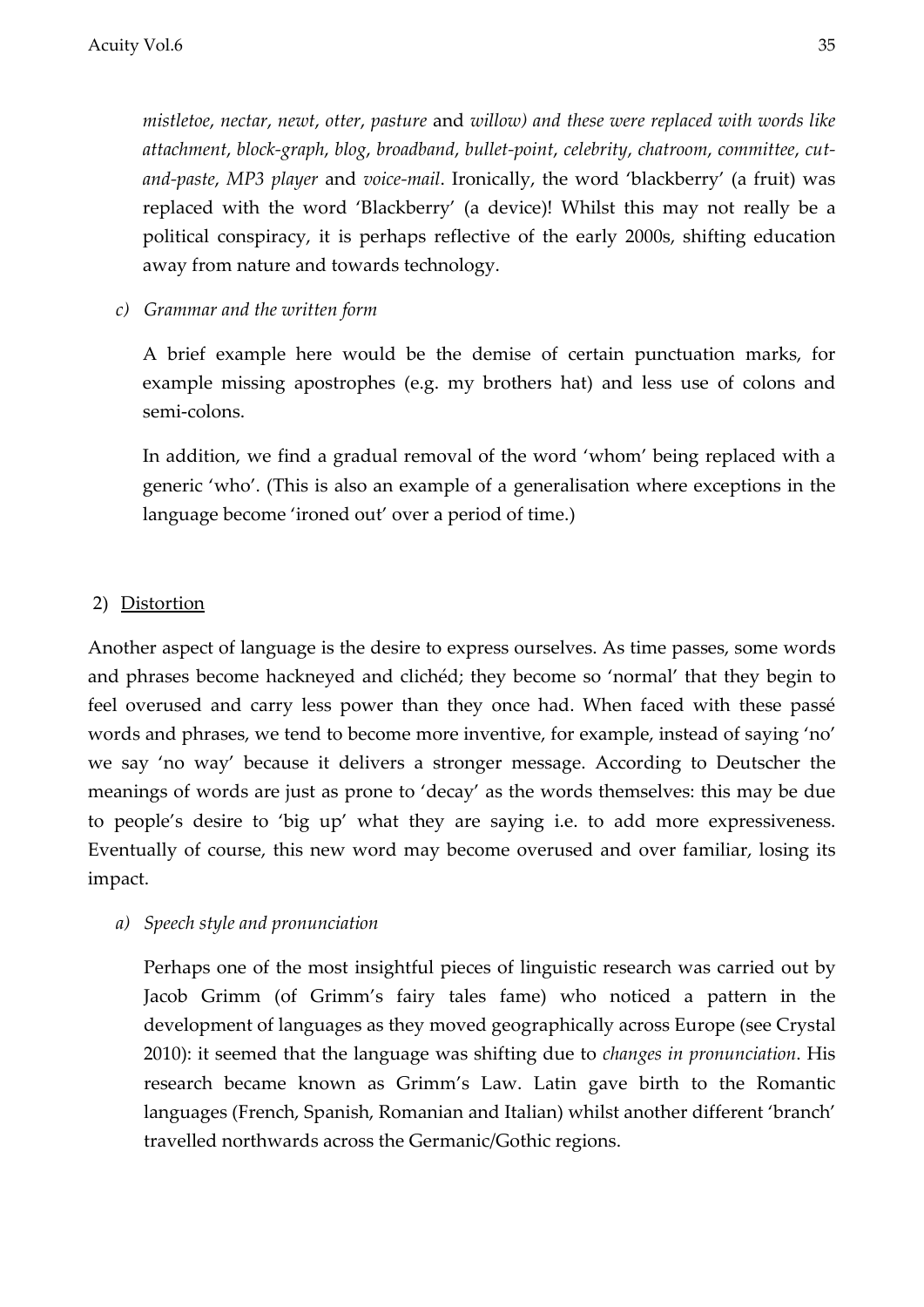The spoken form of the language (i.e. pronunciation and accent) shifted and evolved in the following manner:

| b <sup>h</sup> > b > p > ph > f | e.g. $ped > foot$                                                                                                         |
|---------------------------------|---------------------------------------------------------------------------------------------------------------------------|
|                                 | $peisk$ > [piscis (Latin)] fisc > fish                                                                                    |
| d <sup>h</sup> > d > t > th     | e.g. $d$ ekmt > [decem (Latin)] tehun > ten                                                                               |
| g <sup>h</sup> > g > k > x      | e.g. gel > kaldaz (Old German) > cold                                                                                     |
|                                 | $g^w > kw > qu/hw > wh$ e.g. quod (Latin) > hwat (Old English) > what<br>kwon > [kuon (Greek), canus (Latin)] kun > hound |

As the Romans took the word 'dekmt' (or something like it) and pronounced it 'decem', so the same word became 'tehun' as it took its Germanic journey. And as the word 'kwon' for dog travelled in different directions, so it was distorted, giving us 'canus' and 'hound' but with the same origins.

#### *b) Vocabulary and word meaning*

As words are added to our lexicon (e.g. coachee, comix, crowdfund, declutter), other words change (or have additions to) their meaning (e.g. cool, gay, wicked, sick, dope). Perhaps we might associate some of these changes with 'youth cultures' but this was not always the case. It seems that some words changed meaning over time in an ironic sense. The word 'silly' once meant happy and prosperous (in Old English). Perhaps people who were happy were deemed rather giddy and carefree and hence ultimately silly became synonymous with foolish and stupid. Conversely, the word 'nice' used to mean foolish, stupid and senseless (from the Latin 'nescius' meaning ignorant or 'not-knowing' – 'scire' meaning 'to know' also gives the word 'science'). The meaning of 'nice' took a trip of distortion from the Thirteenth century onwards through weak, timid, fussy, dainty, precise, careful, agreeable, delightful and then to kind and thoughtful.

Whilst most distortions in the meaning and spelling of words happen over a longer period of time, there have been occasional dramatic shifts, often driven by one person. A classic example is in the publication of the Webster's Dictionary. Noah Webster was an American who wanted to simplify the spelling of English words. Single-handedly, in the early 1800s, Webster was responsible for spelling reforms such as '-ow' where English has '-ough' (e.g. plow-plough, bow-bough), dropping the 'u' in '-our' (e.g. humor-humour, color-colour), '-re' to 'er' (e.g. meter from metre, theater from theatre), '-ce' to '-se' (defense from defence) and removing some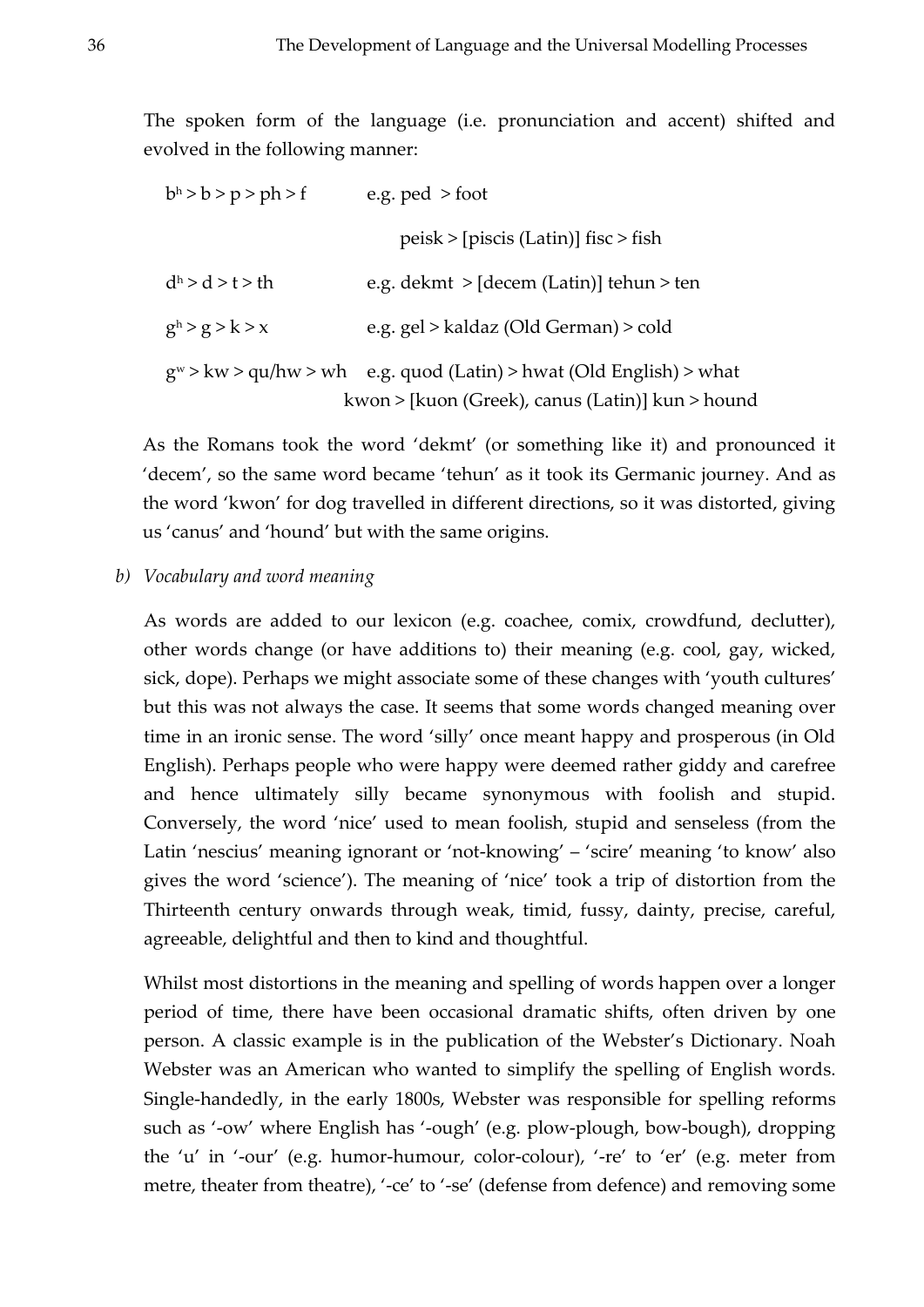'unnecessary' double letters (e.g. jeweler from jeweller, canceling from cancelling). Whilst not all of his changes took hold, Webster was certainly a force for change and reform. Perhaps he was also responsible for program (programme), kinaesthetic (kinaesthetic) and encylopedia (encyclopaedia)?

*c) Grammar and the written form*

From personal observation, I am hearing and seeing: "me and Fred went to the cinema" instead of "Fred and I". Conversely, I notice: "Daphne came to the cinema with Fred and I" instead of "Fred and me". Sometimes it might be: "Daphne came to the cinema with Fred and myself." For the stickler of grammar, these examples may rankle – however, I refer to them here without judgement, simply as observation.

Things are no longer simply 'good' for some people, they are 'well good'. Ironically, this is a return to an Anglo Saxon grammar structure where things would indeed be '*wel god*'.

Another example, which appears to be the bane of many (e.g. Truss 2009), is the incorrect use of punctuation, including apostrophes (or should that be apostrophe's?) Shop signs offer "Apple's for sale" or "Famous for it's flavour"; it's a small thing but is a distortion too far for some!

## 3) Generalisation

In generalising language, we attempt to simplify rules, seek patterns and iron out exceptions. According to Deutscher (2006, p177): "The mind is constantly on the lookout for any signs of recurrent patterns, because the more regularity it can recognise, the easier its task of coping with the mass of linguistic detail it has to absorb. When the mind picks out a recurrent pattern, it naturally tries to extend it to whatever seems to fit."

In this section, we might discuss the whole of the English grammar structure with all its rules and intricacies. However, instead, I will present a few examples of where generalisation has affected language.

#### *a) Speech style and pronunciation*

Whilst we have different dialects and accents in the English speaking world, the likelihood is that the pronunciation of some words is an attempt to generalise to rule (albeit locally to that region). The word 'tomato' inspired a whole song about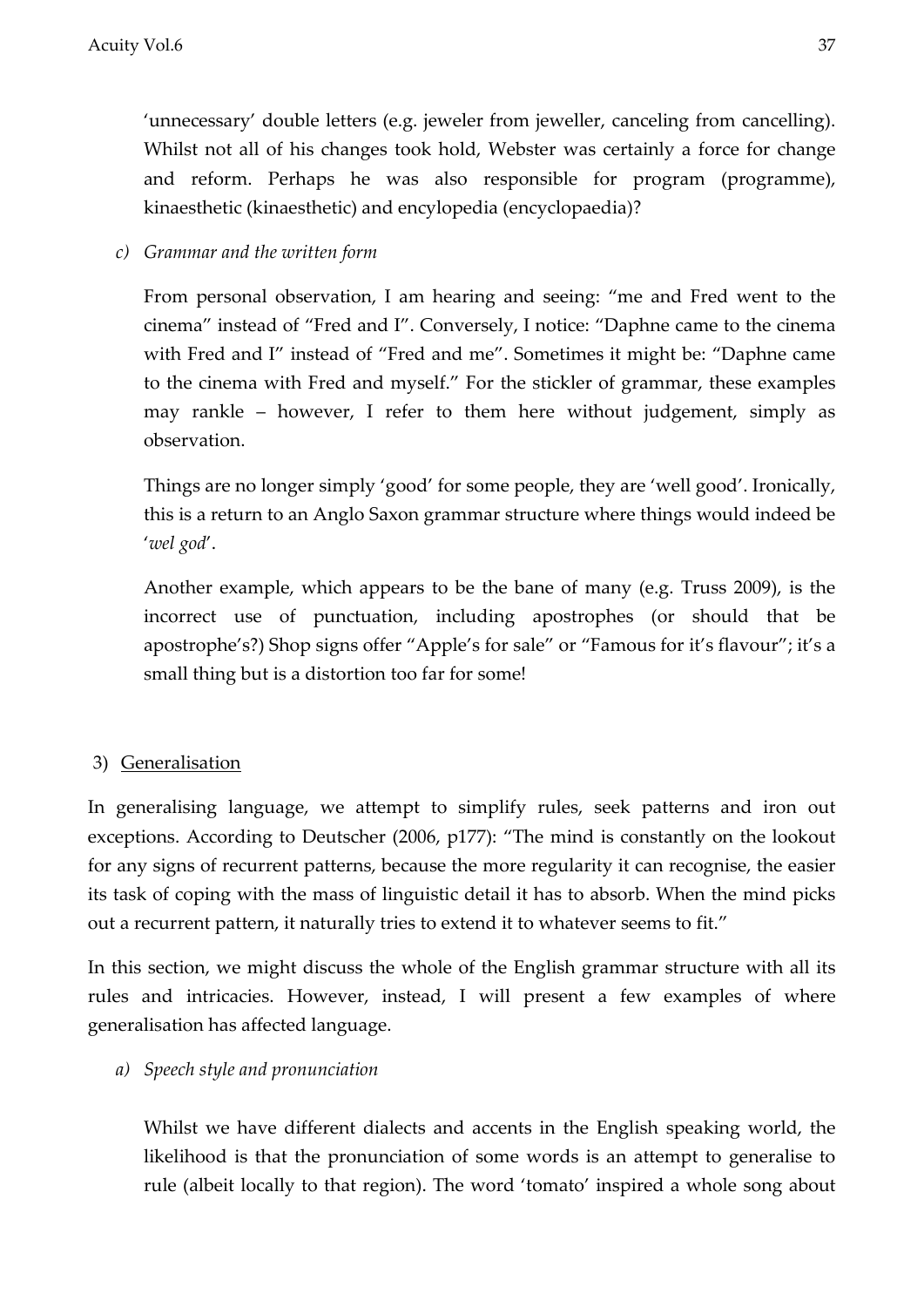how to pronounce it – but whilst it is said '*tomarto*' in the UK (a hangover from the French pronunciation), in the US it has been generalised to the same rule as saying 'potato'.

The French for cherry is 'cherise' but when cherries first appeared in the England, the word 'cherise' was thought to be a plural term (i.e. applying to many cherries), and hence cherries (pl.) became cherry (sing.) following the rule of adding -s/-es for many 'cherries' and working back to a singular 'cherry'.

#### *b) Vocabulary and word meaning*

Over time, there is a tendency to apply simplifying rules to irregular language. For example, in Anglo Saxon, we had one cow but many 'kine', one eye and two 'eyn'. 'Kine' became cows and 'eyn' became eyes.

A lovely example of generalising vocabulary from rules is the word 'grot' (meaning 'rubbish'). Apparently, the word 'grotty' was first used by George Harrison in the Beatle's film 'A Hard Day's Night' as a slang word for grotesque. This was then taken as an adjective and back-formed into a noun, hence the word 'grot'. The general rule is take a noun, add a '-y' and you have an adjective. In the case of grotty however, the process was worked backwards.

#### *c) Grammar and the written form*

To whom this may concern, the '-m' may be disappearing. It seems that it is becoming more acceptable to simply use the word 'who' for all cases. And you may have noticed a 'split infinitive' (i.e. 'to simply use') in the previous sentence... itself a 'rule' which is becoming more obscure (ever since Star Trek 'boldly went'!) And of course, I have just used the term 'more obscure' instead of 'obscurer'.

As a personal observation, I am noticing a greater use of the terms 'more/most' when the words should technically end in '-er/-est'. The weather is becoming more mild, one rugby player is more strong than the other and certain items in the supermarket are more cheap than they used to be. This is a fascinating change for me because it demonstrates two competing rules in grammar... should something be 'more/most' or should it be '-er/-est'? It seems the more/most generalisation is 'winning'! Perhaps this makes sense since we have 'less strong', 'less mild' and 'less cheap' – so why not 'more' of these things. There is no opposite rule for 'bigger' so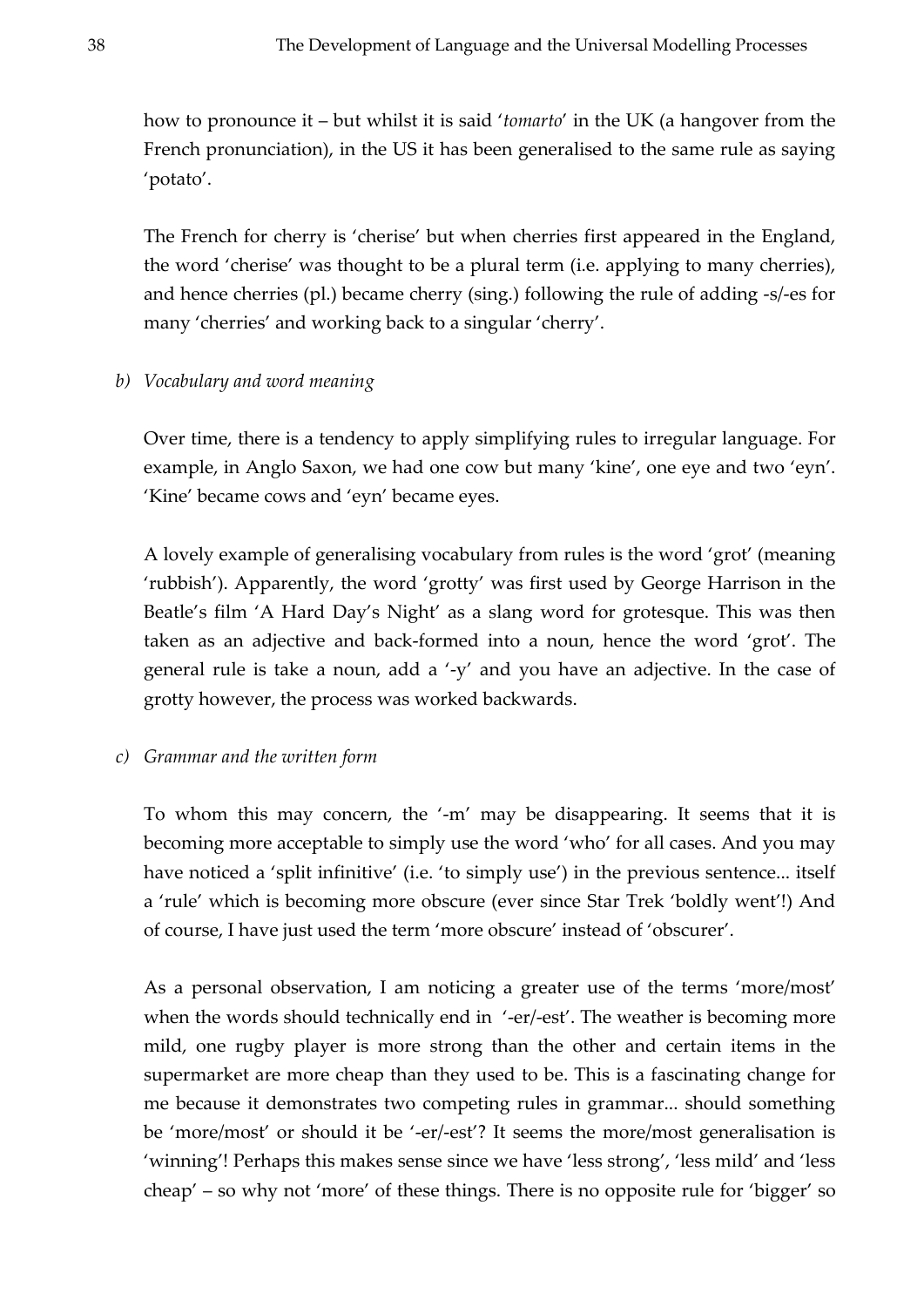we might say smaller, but this may not be the same as 'less big'. Things are more expensive so why not more cheap?

#### **The Systemic Effect of the UMPs on Language**

If we treat the UMPs as a systemic, dynamic model (where generalisation drives distortion and deletion while deletion and distortion feed into generalisation), we can see examples of where words have grown, contracted and shifted over time. Here a few of my favourite things...

Deutscher tells us about the journey of the word 'up'. In Old High German the term used was 'uf'. Then, into Old English (Anglo Saxon) we have 'ufan' (which in effect meant *upon*). It then shifted to 'be-ufan' (*by-up-on*) and then contracted to 'bufan'. It was then grown to 'an-bufan' (*on-by-up-on*) and then distorted to 'anbufun' to the word we know today as 'above'. And now, we have added again to make the phrase 'up above' (which means *upon-by-up-on*). If English was primarily a spoken language (as opposed to written), I wonder how long it would be before 'up above' might be contracted to, for example, 'pabove'.

Another Deutscher example is the negation word 'not'. Like the French, the Anglo Saxon word for not was 'ne'. In order to become more expressive, 'ne' became 'ne-a-whit' (meaning roughly 'no-ever-thing' or we might say today 'not a chance'!) This became 'nawhit' then 'ne [verb] nawt' (like the French double negative of ne [verb] pas – which incidentally translates to 'not a step'). Continuing the French structure, this became 'ne [verb] not/nowt' and then losing the double negative, we now have 'not' (where 'nowt' is still a Northern English expression for 'nothing'). In addition, as a suffix, we often contract 'not' to '-n't'. Perhaps the next step in the future is to bring back the double negative.

Curiously, the double negative was once popular in Old and Middle English. Indeed, it was used to emphasise the strength of the negative. To say: "I don't know nothing" would have *really* meant it! The double negative went out of fashion in English in the late 18<sup>th</sup> Century when the influential linguists (e.g. Lindley Murray) of the time deemed it no longer acceptable; in part because of a 'mathematical desire' for order and for an adherence to the Latin grammar structure which was considered to be superior to English grammar (Crystal 2004, Kirby 2009)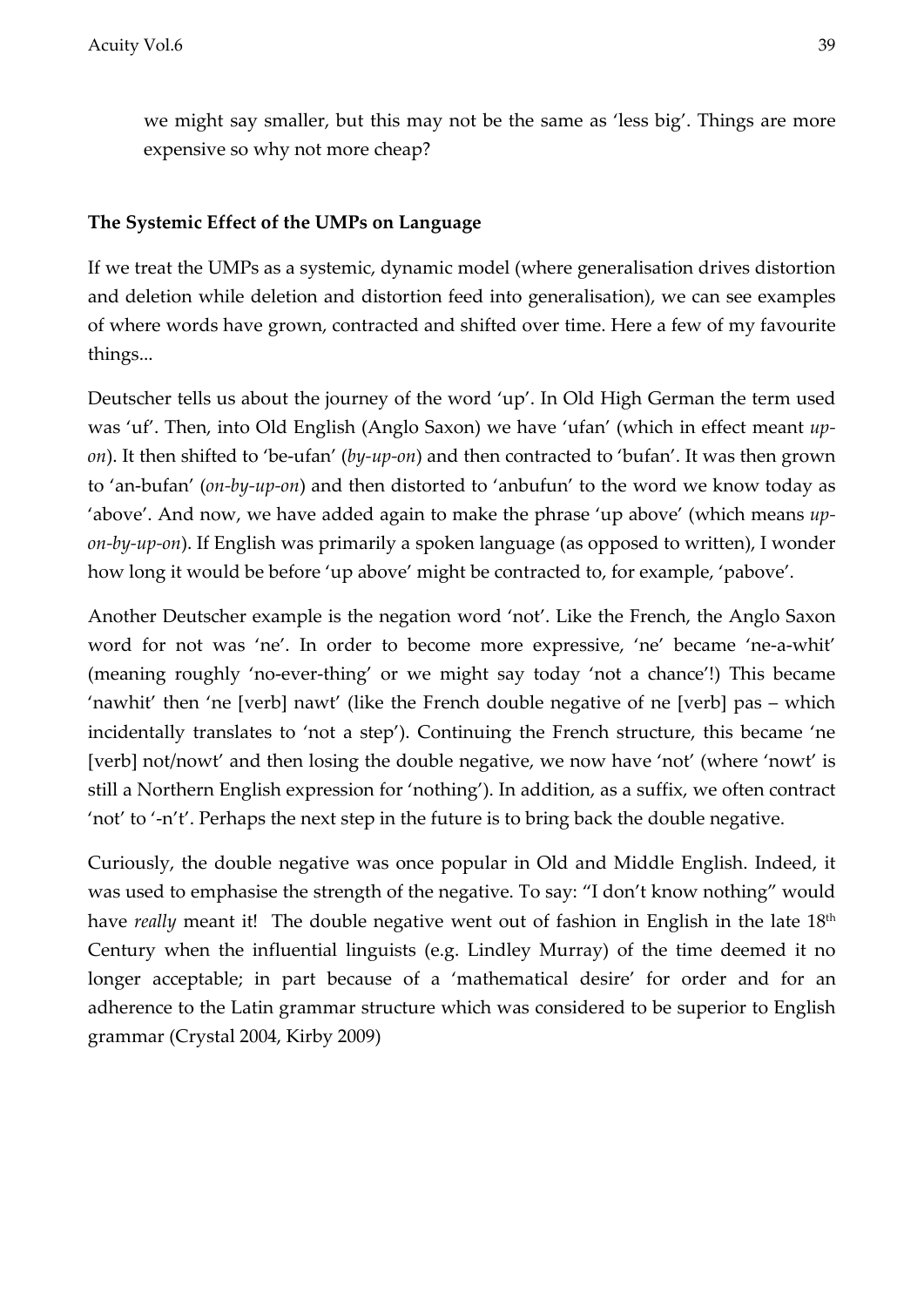# **Predicting the future of language**

I do wonder whether much of the changes in language come from the youth, the teenagers of each generation. Perhaps it is a necessary form of expression, breaking rules and breaking new ground; creating an independent identity perhaps. In addition we see new technical terms entering our language to describe new discoveries in science, inventions in technology and products and services in business.

It is possible that in 30 to 40 years time, the word 'wicked' will have a primary meaning of 'good', and the meaning of 'cruel' will become archaic and eventually dropped. People won't get sacked or laid off from work; they will be 'sacked off'! The suffixes '-er' and ' est' will mostly disappear being replaced by 'more' and 'most' (e.g. 'stronger' becomes 'more strong' and 'cheapest' becomes 'most cheap').

*So heres to being more happy than other's are about the wicked future of language!*

# **Biography**

Joe Cheal has been working with NLP since 1993. As well as being a master trainer of NLP, he holds an MSc in Organisational Development and NLT, a degree in Philosophy and Psychology, and diplomas in Coaching and in Ericksonian Hypnotherapy, Psychotherapy and NLP. He is also a licensed EI practitioner.

He is the author of '*Solving Impossible Problems: Working Through Tensions and Paradox in Business*', '*Who Stole My Pie?*' and co-author of '*The Model Presenter: Developing Excellence in Presenting and Training*' and '*The Little Book of Persuasion'*.

## **References**

Bandler, R. & Grinder, J. (1975) *The Structure of Magic I* Science & Behaviour Books

- Cheal, J. (2015) "A dynamic model for the meta-model (Distortions in thinking: part 4)" *Rapport*, 47 Autumn, pp20-22
- Crystal, D. (2010). *Cambridge Encyclopedia of Language 3rd ed.* Cambridge, United Kingdom: Cambridge University Press

Deutscher, G. (2006) *The Unfolding of Language* Arrow Books

Kirby, P (2009) "Double and Multiple Negatives" https://www.american.edu/cas/tesol/resources/upload/Kirby\_Philippa.pdf (accessed 15.01.2017)